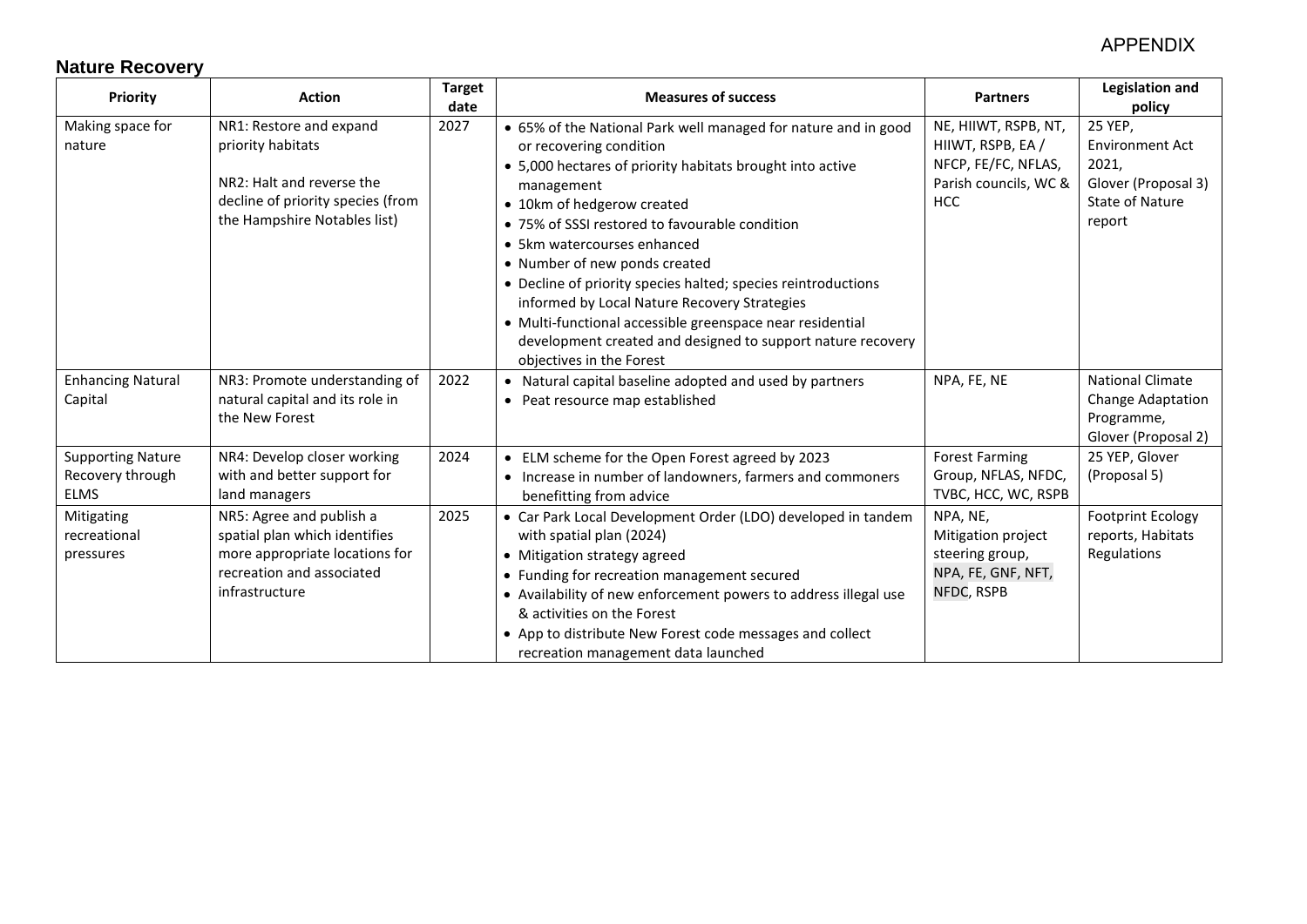#### APPENDIX

### **Net Zero with Nature**

| Priority                                                            | <b>Action</b>                                                                                                                                                                                                                      | <b>Target</b><br>date | <b>Measures of success</b>                                                                                                                                                                                                                                                                                                                                                                                                                                                                                                                                                                                                                                                                                                                        | <b>Partners</b>                                                                                             | <b>Legislation and</b><br>policy                                                                                                                               |
|---------------------------------------------------------------------|------------------------------------------------------------------------------------------------------------------------------------------------------------------------------------------------------------------------------------|-----------------------|---------------------------------------------------------------------------------------------------------------------------------------------------------------------------------------------------------------------------------------------------------------------------------------------------------------------------------------------------------------------------------------------------------------------------------------------------------------------------------------------------------------------------------------------------------------------------------------------------------------------------------------------------------------------------------------------------------------------------------------------------|-------------------------------------------------------------------------------------------------------------|----------------------------------------------------------------------------------------------------------------------------------------------------------------|
| Establishing data and<br>evidence baseline                          | NZN1: Enhance understanding,<br>identification and monitoring of<br>carbon data                                                                                                                                                    | 2023                  | • Carbon emission baseline for the National Park agreed by<br>2022<br>• Carbon storage and sequestration rates for National Park<br>habitats established and mapped by 2022<br>• Actions to reduce emissions to Net Zero identified by 2023<br>• Management interventions to increase carbon sequestration<br>rates identified<br>• Target carbon sequestration rate identified for the National<br>Park<br>• Climate change effects on National Park's carbon storage and<br>sequestration capabilities investigated                                                                                                                                                                                                                             | NPA, FE, NE, EA,<br>NFDC, HCC, HIWWT,<br><b>RSPB</b>                                                        | Glover (Proposal 3),<br>Net Zero with<br>Nature strategy<br>due 2022                                                                                           |
| Implement nature-<br>based climate<br>solutions                     | NZN2: Implement nature-based<br>climate solutions to reduce<br>carbon emissions and increase<br>carbon sequestration by<br>identifying suitable<br>interventions, working with<br>land managers and securing<br>sufficient finance | 2027                  | • Reduction of land-based emissions in line with a trajectory<br>that is compatible with preventing global warming to 1.5C<br>• Actions that sequester carbon prioritised<br>• Maintain habitats' carbon storage capabilities and prevent<br>their degradation<br>• The New Forest's peat resource is protected and enhanced<br>• Woodland creation carried out where appropriate<br>• Hedgerows created and restored<br>• Areas set aside for woodland to naturally regenerate<br>Coastal saltmarsh protected<br>• Soil carbon stores enhanced and protected<br>• Number of farmers / landowners engaged and collaborating<br>with others at a landscape scale<br>• Public and private finance secured to restore nature and<br>sequester carbon | NPA, HIWWT, FE,<br>NFLAS, land<br>management<br>community, NE, HCC,<br>National Trust, RSPB,<br><b>NFDC</b> | Forest Design Plan,<br>Local Nature<br>Recovery Design<br>Plan, NEIRF project,<br>Glover (Proposal 3),<br>25 YEP, Net Zero<br>with Nature<br>strategy due 2022 |
| <b>Building a New</b><br>Forest coalition for a<br>net zero economy | NZN3: Work collectively to<br>reduce carbon emissions and<br>identify investment<br>opportunities<br>NZN4: Require all developers to<br>build zero-carbon homes                                                                    | 2027                  | • Forums established to work together to reduce emissions<br>• Emissions reduced in line with limiting global warming to<br>$1.5^{\circ}$ C<br>• Encourage residents and visitors to use sustainable forms of<br>travel to access the National Park<br>• Reduce energy use and increase low-carbon energy use in<br>buildings across the National Park<br>• Reduce waste creation in the National Park<br>• Zero carbon homes policy adopted in new National Park Local<br>Plan                                                                                                                                                                                                                                                                   | Green Halo / PfSH,<br>NFLAS, NF Business<br>Partnership, HCC,<br><b>NFDC</b>                                | Glover (Proposal 3),<br>Net Zero with<br>Nature strategy<br>due 2022                                                                                           |
| Activating<br>communities                                           | NZN5: Support communities,<br>businesses, and visitors to                                                                                                                                                                          | 2022                  | • Education and engagement programme established by 2022                                                                                                                                                                                                                                                                                                                                                                                                                                                                                                                                                                                                                                                                                          | NPA, NFDC, WC,<br>NFBP, RSPB,                                                                               | Glover (Proposal 3),<br>Net Zero with                                                                                                                          |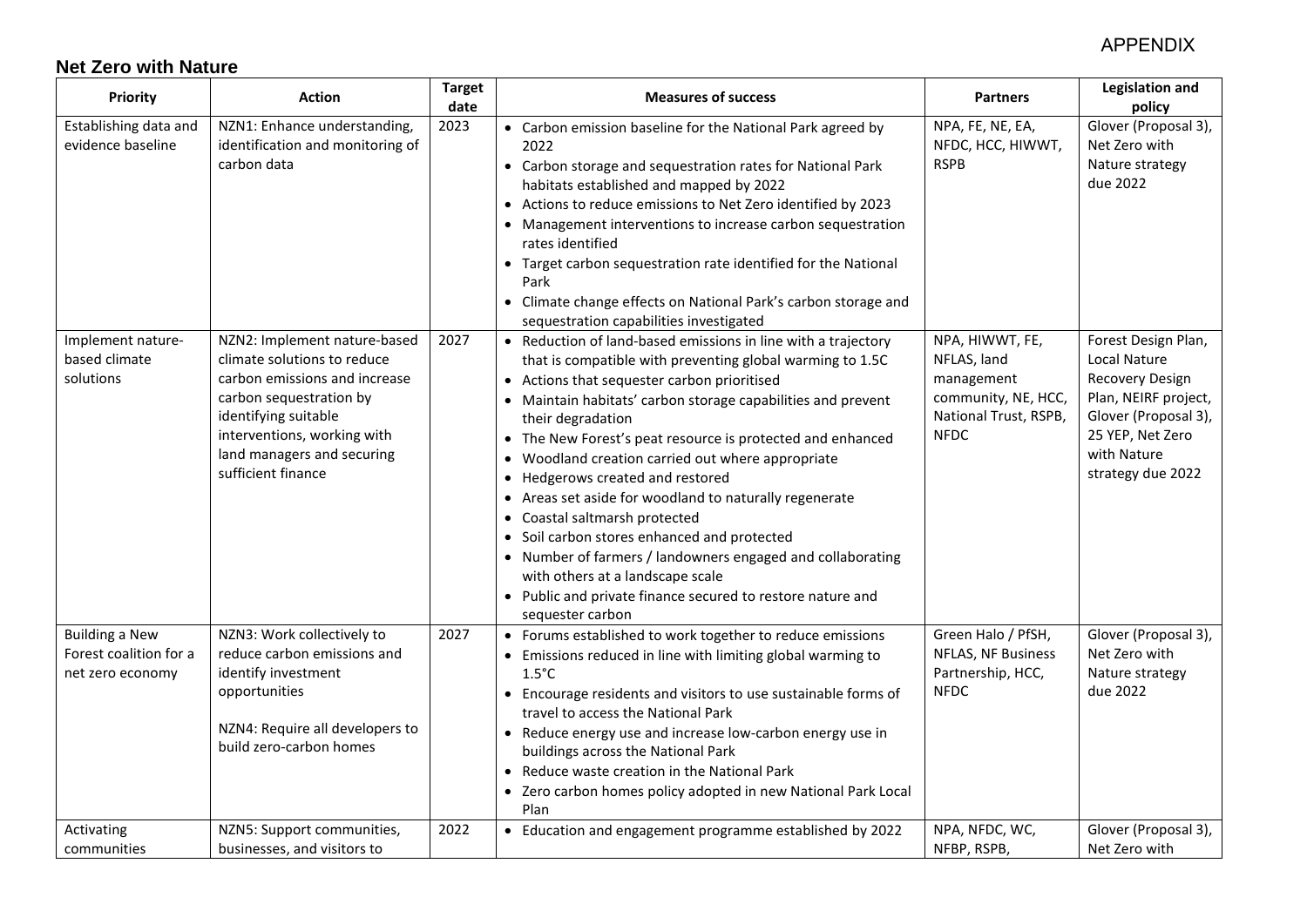|                                  |                                                            |      |                                                                                                                                                                                                                                                                                                                                                                                                                                                                                                                                       |                                                                                                        | <b>APPENDIX</b>                                                                                                        |
|----------------------------------|------------------------------------------------------------|------|---------------------------------------------------------------------------------------------------------------------------------------------------------------------------------------------------------------------------------------------------------------------------------------------------------------------------------------------------------------------------------------------------------------------------------------------------------------------------------------------------------------------------------------|--------------------------------------------------------------------------------------------------------|------------------------------------------------------------------------------------------------------------------------|
|                                  | adopt a more carbon friendly<br>way of living and visiting |      | • Funding for sustainable living initiatives secured (in addition<br>to SCF)<br>• Increased number of volunteers taking part in climate, nature<br>and heritage activities                                                                                                                                                                                                                                                                                                                                                            | education and youth<br>work partnerships,<br>tourism partnerships,<br>parish councils, green<br>groups | Nature strategy<br>due 2022                                                                                            |
| Increasing<br>sustainable travel | NZN6: Adopt and implement<br>sustainable transport plans   | 2027 | • New Forest Local Cycling and Walking Infrastructure Plan<br>(LCWIP) agreed and network improvements made<br>• Lower speed limit trial implemented and analysed<br>Bespoke New Forest transport and rural roads approach<br>established, as part of Local Transport Plans<br>• Funding for sustainable transport schemes secured<br>• Reduced number of visitors using the private car as their main<br>mode of transport (2019 baseline 93%)<br>Increased number of people using the New Forest Tour<br>(compared to 2019 baseline) | NPA, NFDC, HCC, ,<br>WC, RSPB Police,<br>SWR, MoreBus                                                  | DfT guidance on<br>local cycling &<br>walking<br>infrastructure<br>plans, Net Zero<br>with Nature<br>strategy due 2022 |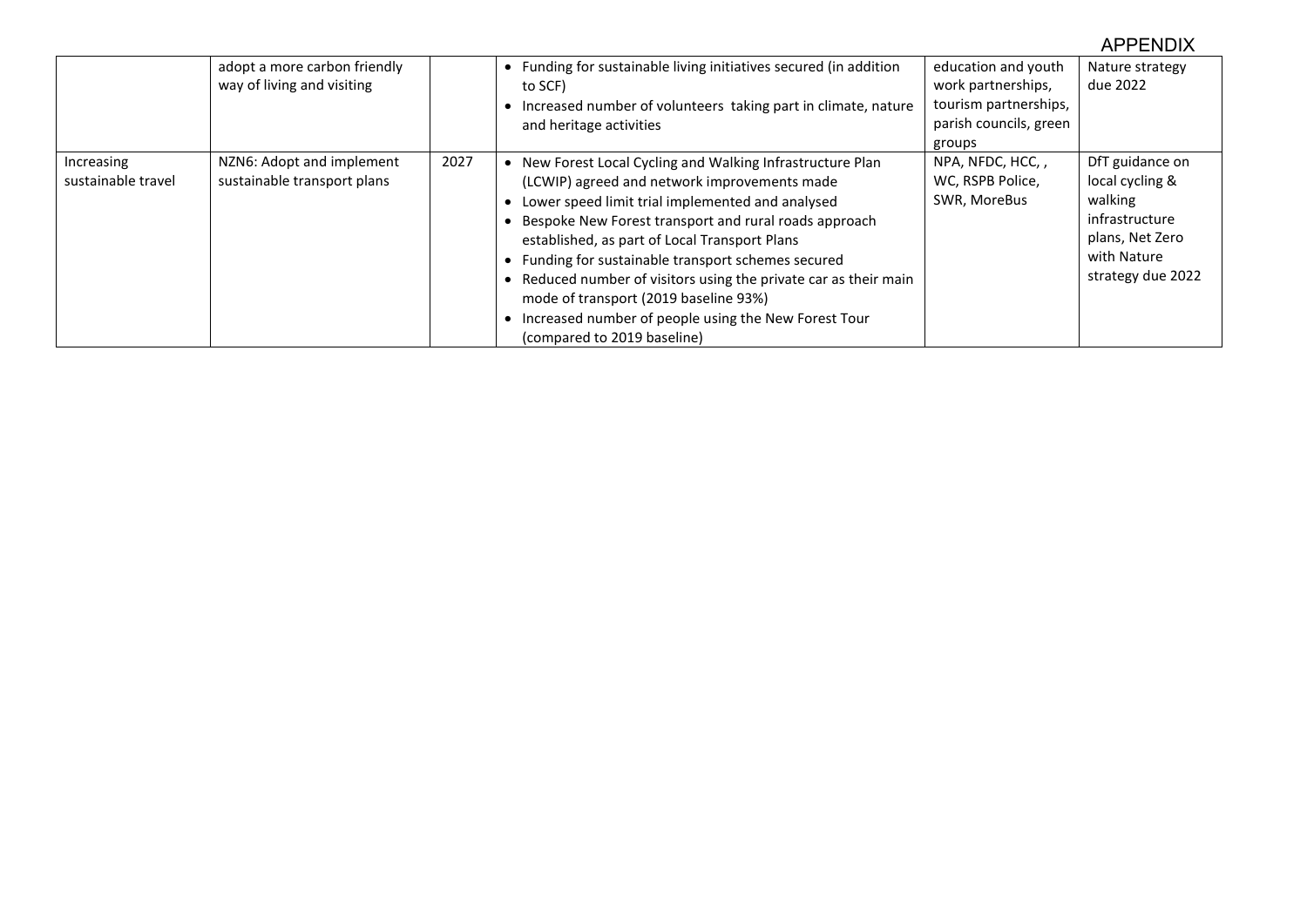# **Thriving Forest**

| <b>Priority</b>                                                                         | <b>Action</b>                                                                                                                                    | <b>Target</b> | <b>Measures of success</b>                                                                                                                                                                                                                                          | <b>Partners</b>                                                                                       | <b>Legislation and</b><br>policy                                                                                                                                          |
|-----------------------------------------------------------------------------------------|--------------------------------------------------------------------------------------------------------------------------------------------------|---------------|---------------------------------------------------------------------------------------------------------------------------------------------------------------------------------------------------------------------------------------------------------------------|-------------------------------------------------------------------------------------------------------|---------------------------------------------------------------------------------------------------------------------------------------------------------------------------|
| Increasing green<br>skills and jobs                                                     | TF1: Promote opportunities in<br>the green jobs sector, especially<br>for young people                                                           | 2022          | • Education and training strategy for young people established,<br>including an apprenticeship programme<br>• More young people reached<br>• Green recovery / investment fund created                                                                               | NPA, LEP, NFDC,<br>RSPB, education and<br>youth work<br>partnerships,<br>Energise Me,<br>universities | Greenprint,<br>Freeport                                                                                                                                                   |
| Supporting<br>sustainable land<br>management and<br>securing the future of<br>commoning | TF2: Collaborate with relevant<br>organisations to protect and<br>promote commoning                                                              | 2022          | • Commoners' review updated<br>• Public's knowledge about commoning and its heritage<br>increased<br>• No net loss of back-up grazing land                                                                                                                          | CDA, Verderers, RSPB                                                                                  | NEIRF, ELM                                                                                                                                                                |
| <b>Supporting NF</b><br>business and green<br>tourism                                   | TF3: Increase green investment<br>opportunities for businesses<br>TF4: increased number of<br>households benefitting from<br>superfast broadband | 2022          | • Increased investment in green infrastructure and initiatives<br>• Percentage of households benefitting from superfast<br>broadband                                                                                                                                | Go New Forest, LEP,<br>NFDC, WC, RSPB,<br>Hampshire Chamber<br>of Commerce, NFBP,<br><b>HCC</b>       | Green Leaf                                                                                                                                                                |
| Increasing the<br>availability of<br>affordable housing                                 | TF5: Work collectively in<br>identifying and facilitating site<br>finding, community<br>involvement and the<br>application process               | 2027          | • 10 new affordable dwellings delivered through rural exception<br>sites<br>• No net loss of existing stock of affordable and occupancy<br>restricted dwellings to open market housing                                                                              | NPA, NFDC, HHH, FE                                                                                    | Forestry England<br>Housing Review,<br>Local Plans,<br>National planning<br>policy and guidance                                                                           |
| Increase the Park's<br>resilience to the<br>effects of climate<br>change                | TF6: Increase the resilience of<br>the Park's habitats and adapt<br>Park infrastructure where<br>necessary                                       | 2027          | • Climate change impact assessments carried out on Park green<br>infrastructure and natural capital resilience-building<br>interventions carried out<br>• Identify infrastructure at risk to climate and nature impacts<br>and carry out remedial works carried out | NPA, NFDC, HCC, WC,<br>FE, NE, HIWWT,<br>RSPB, National Trust,<br><b>NFLAS</b>                        | Climate Change<br><b>Adaptation Manual</b><br>2020 by Natural<br>England,<br>Independent-<br>Assessment-of-UK-<br>Climate-Risk-Advice<br>Climate Change<br>Committee 2021 |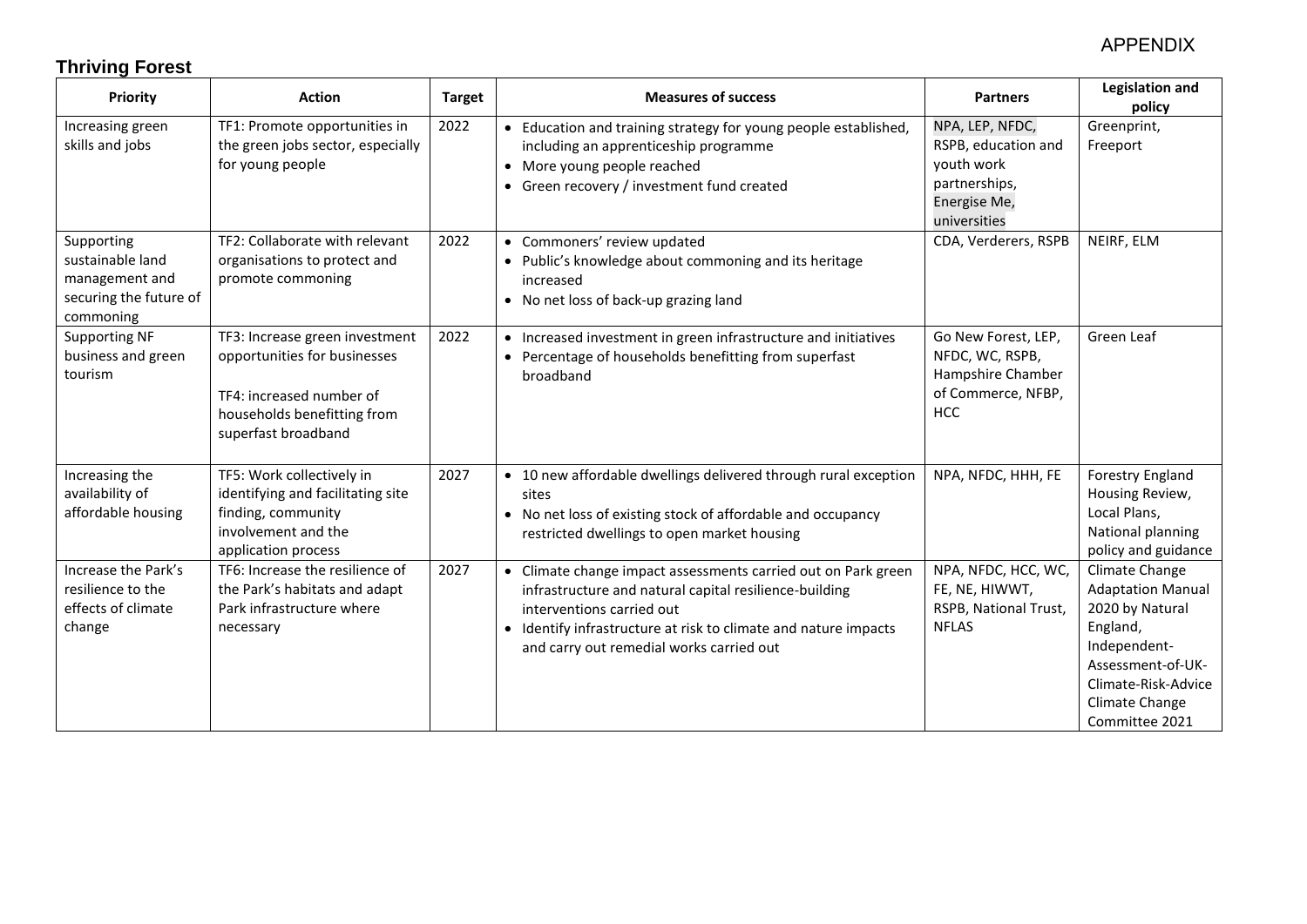# **An inclusive National Park**

| <b>Priority</b>                                   | <b>Action</b>                                                                                                   | <b>Target</b> | <b>Measures of success</b>                                                                                                                                                                                                                                                                                                                                   | <b>Partners</b>                                                                | Legislation and<br>policy                                                                                           |
|---------------------------------------------------|-----------------------------------------------------------------------------------------------------------------|---------------|--------------------------------------------------------------------------------------------------------------------------------------------------------------------------------------------------------------------------------------------------------------------------------------------------------------------------------------------------------------|--------------------------------------------------------------------------------|---------------------------------------------------------------------------------------------------------------------|
| Promoting health<br>and wellbeing                 | INP1: Implement a variety of<br>health and nature-based<br>interventions                                        | 2027          | • More people benefitting from new partnerships between the<br>health and environment sectors, with a focus on health<br>inequalities<br>More people taking part in walking / cycling / nature activities<br>for health programmes, with better information sharing and<br>signposting to offers<br>• New PedALL centre established in Ashurst               | NPA, NHS,<br>Bournemouth Uni,<br>PedALL, NFDC, RSPB,<br><b>Community First</b> | <b>National Parks</b><br>England & Public<br><b>Health England</b><br>Joint Accord 2017,<br>Glover (Proposal<br>10) |
| Connecting people<br>with nature and<br>landscape | INP2: Establish programmes to<br>engage with more people from<br>diverse backgrounds and<br>support initiatives | 2022          | New programmes established that remove barriers to<br>participation and access to nature<br>• Increased number of rangers working in the National Park<br>Increased number of people from specific audiences engaged<br>• Increased number of volunteers and ambassadors are from<br>under-served groups<br>• Youth Action project established               | FE, NT, HCC, NPA, NF,<br>RSPB, Access Forum,<br>New Forest<br>Educators' Forum | Glover (Proposal 7),<br><b>Statutory National</b><br>Park purposes                                                  |
| Safeguarding cultural<br>heritage                 | INP3: Establish programmes for<br>communities and residents in<br>fostering local identity                      | 2022          | More local communities (heritage groups, parish councils,<br>interest groups, local organisations) involved in cultural and<br>natural heritage projects<br>Cultural heritage and archaeological dataset consolidated<br>Maintain 'NF Knowledge' website and increase participation<br>Successful 'Culture in Common' Arts Council England-funded<br>project | NPA, NFHC, RSPB,<br>NFDC, parishes,<br>Energise Me                             | <b>Statutory National</b><br>Park purposes, HLS                                                                     |